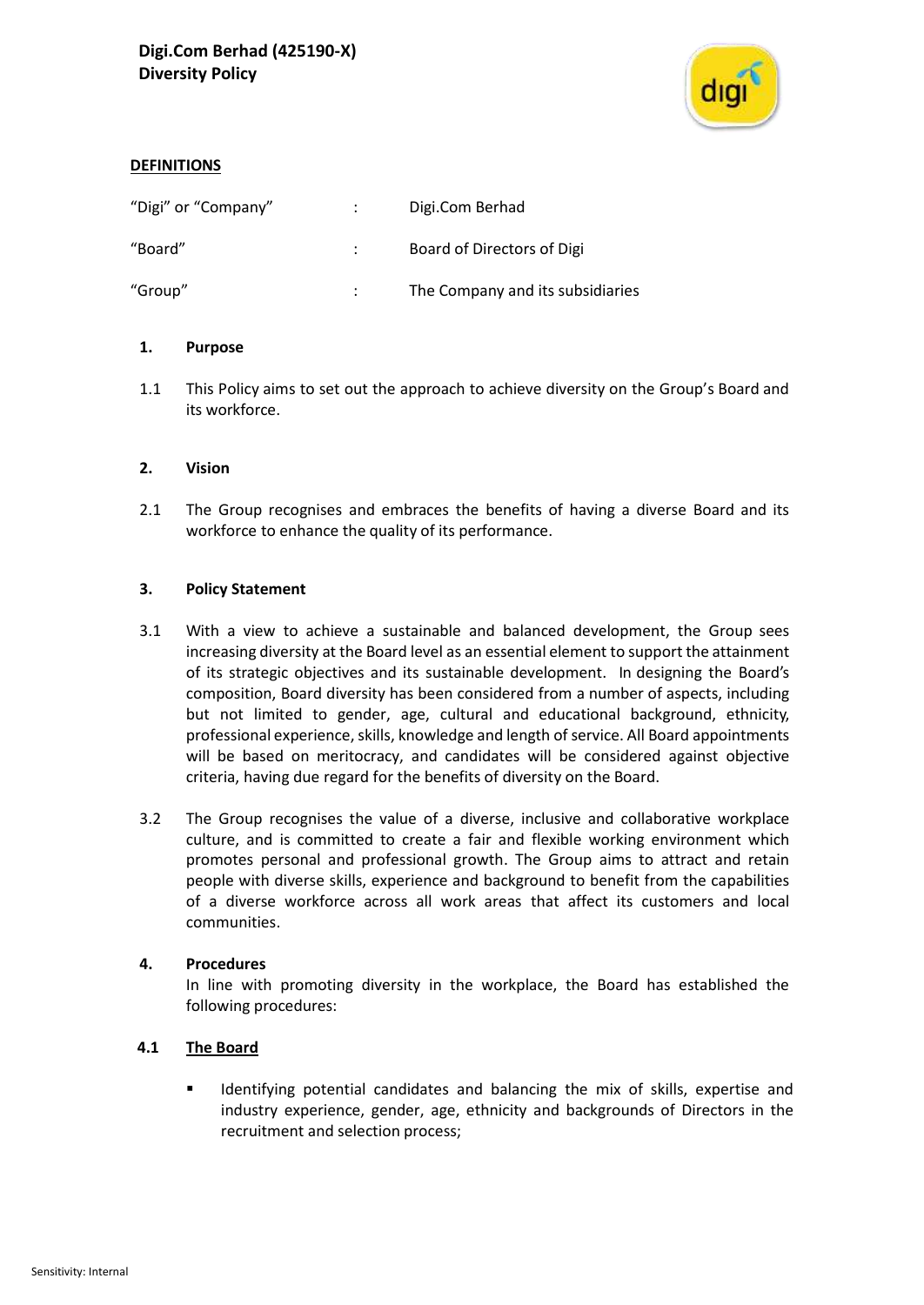

- Retaining Directors based on merit, in the context of skills, time commitment and experience in order for the effective functioning of the Board;
- The Nomination Committee (NC) has to consider the following responsibilities:
	- **-** Deliberate on the benefits of boardroom diversity, and appoint candidates based on merit and without prejudice, when reviewing the Board's composition;
	- **-** Consider the balance of skills, experience, independence, knowledge and the diversity of representation on the Board, as part of the annual performance evaluation on the effectiveness of the Board, Board Committees and individual Directors;
	- **-** Implement this Policy and monitor progress towards the achievement of these objectives; and
	- **-** Upon identifying the appropriate candidate to be appointed as Director or Board member, the NC will make its recommendations to the Board for approval.

# **4.2 Officers and Employees**

- All persons, regardless of age, gender, ethnicity, cultural background or other personal factors, with appropriate experience and qualifications will be considered equally when recruiting new staff.
- Both male and female applicants for a position with appropriate experience and qualifications are considered equally in the recruitment and selection process.
- Remuneration levels of employees are set regardless of age, gender, ethnicity, cultural background or other personal factors without bias.
- **E** All decisions associated with career advancement, including promotions, transfers, and other assignments, will have to meet the Group's needs, and are determined based on skills, merit, contribution and potential regardless of age, gender, ethnicity, cultural background or other personal factors.

## **4.3 Training**

All internal and external training opportunities will be based on needs regardless of age, gender, ethnicity, cultural background or other personal factors.

### **4.4 Workplace Diversity Principles**

The Group is committed to workplace diversity to ensure it values and respects differences, and that its workplace is fair, accessible, flexible and free from discrimination.

Promoting workplace diversity is everyone's responsibility and includes:

- **•** practising and promoting behaviour consistent with the Group's Code of Conduct;
- **EX FERENT** respecting different ways of thinking and using its employees' different perspectives to improve business outcomes;
- treating each other with respect and dignity;
- providing a safe, secure and healthy workplace;